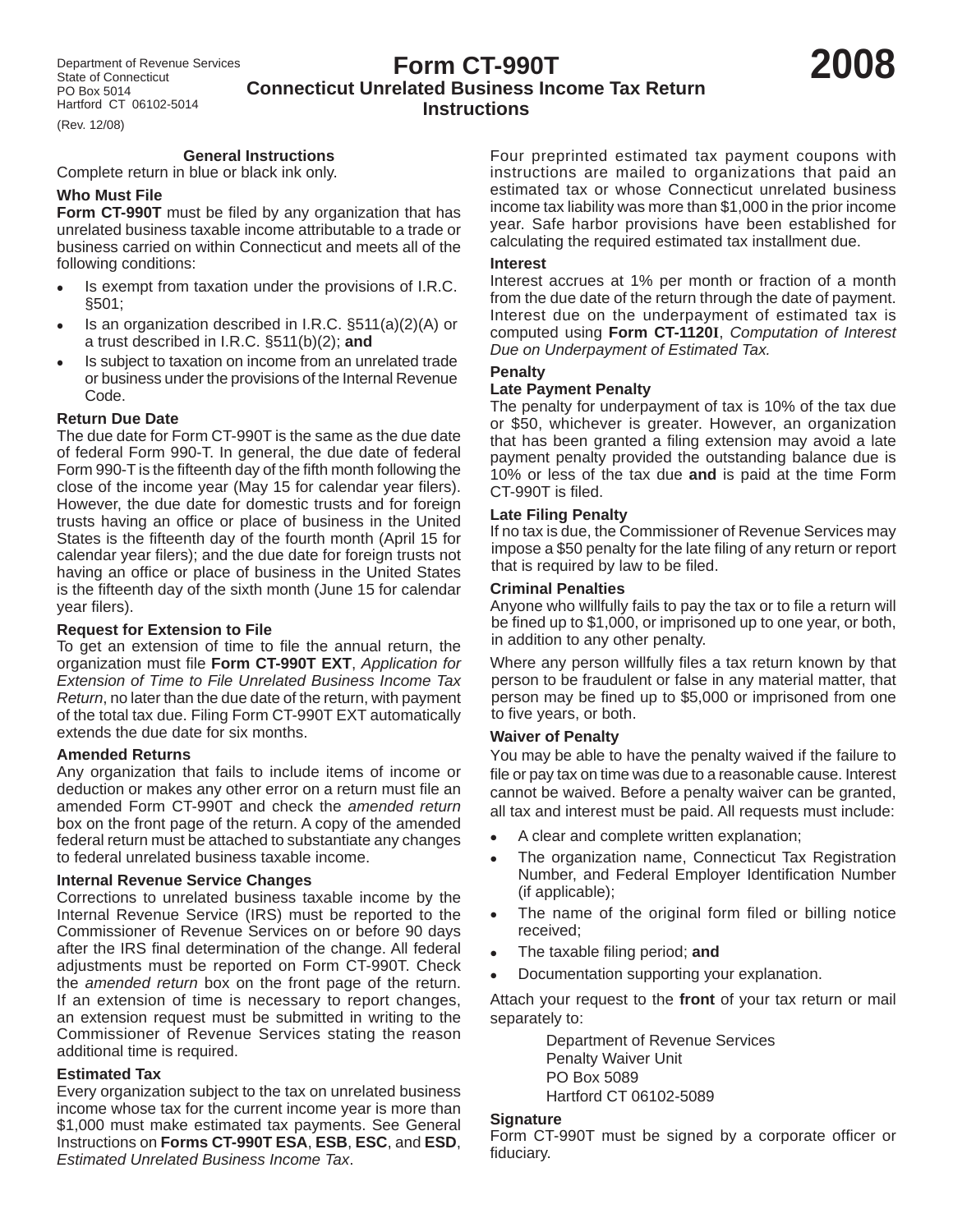# **Paid Preparer Signature**

A paid preparer must sign and date Form CT-990T. Paid preparers must also enter their Social Security Number (SSN) or Preparer Tax Identification Number (PTIN) and their firm's Federal Employer Identification Number (FEIN) in the spaces provided.

#### **Paid Preparer Authorization**

If the organization wishes to authorize the Department of Revenue Services (DRS) to contact the paid preparer who signed the 2008 Connecticut Unrelated Business Income Tax Return to discuss it, check the **Yes** box in the signature area of the return. This authorization applies only to the individual whose signature appears in the *paid preparer's*  signature section of the return. It does not apply to the firm, if any, shown in that section.

If the **Yes** box is checked, the organization is authorizing DRS to call the paid preparer to answer any questions that may arise during the processing of the 2008 Connecticut Unrelated Business Income Tax Return. The organization is also authorizing the paid preparer to:

- Give DRS any information that is missing from the return;
- Call DRS for information about the processing of Form CT-990T or the status of the organization's refund or payment; **and**
- Respond to certain DRS notices that the organization may have shared with the preparer regarding math errors, offsets, and return preparation. The notices will not be sent to the preparer.
- The organization is **not** authorizing the paid preparer to receive any refund check, bind the organization to anything (including additional tax liability), or otherwise represent the organization before DRS. The authorization cannot be revoked. However, the authorization will automatically end no later than the due date (without regard to extensions) for filing the 2009 Connecticut Unrelated Business Income Tax Return.

#### **Attachments to be Filed With Return**

Attach a complete copy of federal Form 990-T as filed with the IRS, including all schedules and attachments used in arriving at federal unrelated business taxable income. Attach **Form CT-1120K**, *Business Tax Credit Summary*, to Form CT-990T if the organization is claiming the Electronic Data Processing Property Tax Credit, the Urban and Industrial Site Reinvestment Tax Credit, or a carryforward balance of ww.ct.gov/DR either credit for the current income year.

# **Payment Options**



#### **Pay Electronically:** Visit the DRS T**axpayer**

**Service Center** *(TSC)* and follow the prompts to make a direct payment. Doing this, authorizes DRS to transfer funds from your bank account (checking or savings) to a DRS account by entering your bank account number and your bank routing transit number. You can file your return anytime before the due date and designate the amount of payment and date of transfer. Your bank account will be debited on the date you indicate. You must pay the balance due on or before the due date to avoid penalty and interest.

**Pay by Mail:** Make check payable to: **Commissioner of Revenue Services**. To ensure payment is applied to your account, write "2008 Form CT-990T" and the Connecticut Tax Registration Number on the front of your check. DRS may submit your check to your bank electronically.

Mail paper returns to:

Department of Revenue Services State of Connecticut PO Box 5014 Hartford CT 06102-5014

**Where to Get Forms, Information, and Assistance** DRS website: **www.ct.gov/DRS**

DRS Forms Unit: **ctforms@po.state.ct.us**

Telephone: **1-800-382-9463** (Connecticut calls outside the Greater Hartford calling area only)  **860-297-5962** (from anywhere) Select **Option 6** to speak with a representative.

**TDD/TTY/TT Users only: 860-297-4911** (anytime) (Hearing Impaired)

# **Specific Instructions**

#### **Name and Address**

If you did not receive the correct preprinted form, enter the correct name and address, and check the change of mailing address box on the front of Form CT-990T.

#### **Required Information**

Enter the beginning and ending dates of the organization's income year even if the organization is a calendar year filer. Also enter the Connecticut Tax Registration Number and FEIN in the spaces provided at the top of Form CT-990T. Additionally, check all applicable boxes for change of mailing address or closing month, initial return, amended return, or final return.

#### **Annualization**

If the organization is annualizing its income, check the corresponding box and complete **Form CT-1120I***.* See **Informational Publication 2008(15)**, *Q & A on Estimated Corporation Business Tax and Worksheet CT-1120AE.*

# **Change of Address**

File **Form CT-8822C**, *Corporation Business Tax Change of Address*, to notify DRS of any change in the physical location or mailing address of the business. See *Where to Get Forms, Information, and Assistance,* on this page.

#### **Type of Organization**

Check the type of organization filing Form CT-990T.

- All organizations must enter the date on which business activity subjecting them to the Connecticut tax on unrelated business income began in Connecticut.
- Indicate the nature of the unrelated business activity. If more than one, list in order of percentage of total receipts. State the broad field of unrelated business activity as well as the specific product or services (for example, retail sales, paper goods).
- If the organization is a corporation, enter the state and date of incorporation. If not incorporated in Connecticut, enter the date a Certificate of Authority was issued by the Connecticut Secretary of the State.

# **Final Return**

If this is a final return, check the final return box. Also check the corresponding box below providing the reason for the final return.

**Dissolution** 

 A domestic corporation is properly dissolved by the filing of a Certificate of Dissolution with the Connecticut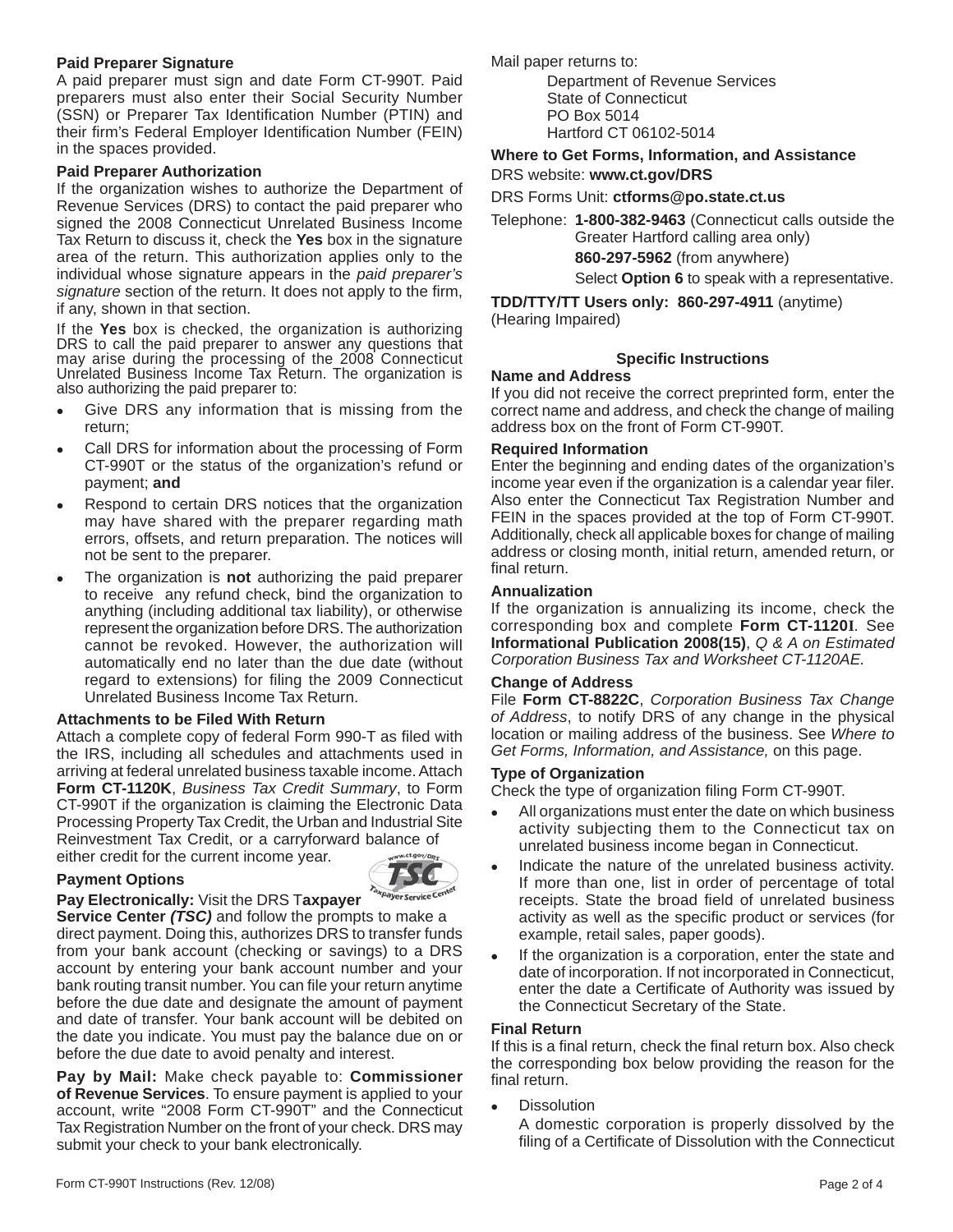Secretary of the State. A dissolved corporation must file a return for the period up to the date of legal dissolution or the date of final liquidation of assets, whichever is later. Any dissolved corporation that continues to conduct business must file Form CT-990T and pay any taxes due.

 If a corporation has been dissolved by forfeiture and wishes to be reinstated, it must submit a written request for a tax clearance to: DRS Corporation Office Audit Unit, 25 Sigourney St Ste 2, Hartford CT 06106-5032. The tax clearance and Certificate of Reinstatement must be filed with the Connecticut Office of the Secretary of the State.

Withdrawal From State

 A foreign corporation that wishes to withdraw from Connecticut must file a written application for withdrawal with the Connecticut Office of the Secretary of the State. Any corporation that has withdrawn must file Connecticut Form CT-990T up to the date of withdrawal and pay any taxes due.

Mergers and Reorganizations

 A corporation that has merged must file a written application with the Connecticut Office of the Secretary of the State. A corporation that has merged must file a return covering the period up to the date of merger.

 Any corporation that is reorganized must submit the details concerning the reorganization in writing and disclose the survivor's Connecticut Tax Registration Number to: DRS Operations Division, Registration Unit, 25 Sigourney St Ste 2, Hartford CT 06106-5032.

For further information about withdrawal from the state, mergers and reorganizations, or dissolutions, contact the Connecticut Office of the Secretary of the State at 860-509-6000.

# **Status Letter Requests**

Requests for status letters must be submitted in writing on the organization's letterhead and must include:

- Name and address of the organization;
- Connecticut Tax Registration Number;
- Tax types for which the tax status is being requested;
- A statement that clearly explains the reason for the status letter request;
- The mailing address for the status letter if it is different from the address of the organization;
- The original signature and title of the authorized representative making the request; **and**
- <sup>z</sup> A properly executed **Form LGL-001**, *Power of Attorney*, signed by an authorized representative of the business if the status letter is requested by anyone other than an authorized representative of the organization.

# Mail your status letter request to:

 Department of Revenue Services Collection & Enforcement Division - Lien Unit Request for Status Letter 25 Sigourney Street Hartford CT 06106-5032

DRS accepts hand-delivered status letter requests from organizations. However, DRS does not accept status letter requests made by email, fax, or telephone. See **Informational Publication 2004(9)**, *Status Letters*.

# **Rounding Off to Whole Dollars**

You must round off cents to the nearest whole dollar on your return and schedules. If you do not round, DRS will disregard the cents. Round down to the next lowest dollar all amounts that include 1 through 49 cents. Round up to the next highest dollar all amounts that include 50 through 99 cents. However, if you need to add two or more amounts to compute the amount to enter on a line, include cents and round off **only**  the total.

**Example:** Add two amounts (\$1.29 + \$3.21) to compute the total (\$4.50) to enter on a line. \$4.50 is rounded to \$5.00 and entered on the line.

# **Computation of Income**

**Line 1** - Enter the federal unrelated business taxable income from 2008 federal Form 990-T, Part II, Line 34.

**Line 2** - Enter the amount of the federal net operating loss deduction from 2008 federal Form 990-T, Part II, Line 31.

**Line 3** - Enter the amount of the Connecticut unrelated business income tax, if any, deducted on 2008 federal Form 990-T.

**Line 5** - Enter the refund or credit (if any) for overpayment of tax on Connecticut unrelated business taxable income included in 2008 Connecticut unrelated business taxable income.

# **Computation of Tax**

**Line 1** - Enter the unrelated business taxable income from *Computation of Income*, Line 6. An organization that may not apportion its unrelated business taxable income must also enter this amount on *Computation of Tax*, Line 3.

**Line 2** - If the organization is entitled to apportion its income, enter the apportionment fraction computed on Form CT-990T, *Schedule A*, Line 5. The fraction must be expressed as a decimal and carried to six places.

**Line 3** -Enter the amount of the Connecticut unrelated business taxable income. This amount is either the amount on Line 1 or the amount on Line 1 multiplied by the apportionment fraction on Line 2.

**Line 4** - Enter the amount of operating loss carryover apportioned to Connecticut from 2008 Form CT-990T, *Schedule B*, Line 9.

# **Computation of Amount Payable**

**Line 4** - Enter the total tax credits applied from Form CT-1120K, Part III, Line 9. Do not exceed the amount on Line 1.

**Line 6** - Enter on Lines 6a through 6c all prepayments that were made. Enter the total on Line 6.

**Line 8(a)** - Enter penalty if applicable. See the *Penalty* section of these instructions.

**Line 8(b)** - Enter interest due on tax not paid by the original due date. See the *Interest* section of these instructions.

**Line 8(c)** - Enter interest due on underpayment of estimated tax. Complete and attach 2008 Form CT-1120I.

**Line 8** - Add Lines 8(a) through 8(c), and enter the total on Line 8.

**Line 9(a)** - Enter the amount of overpayment to be credited to 2009 estimated tax.

An overpayment of tax liability for a previous income year is credited against the current estimated tax liability as of the receipt date of Form CT-990T, not Form CT-990T EXT. An